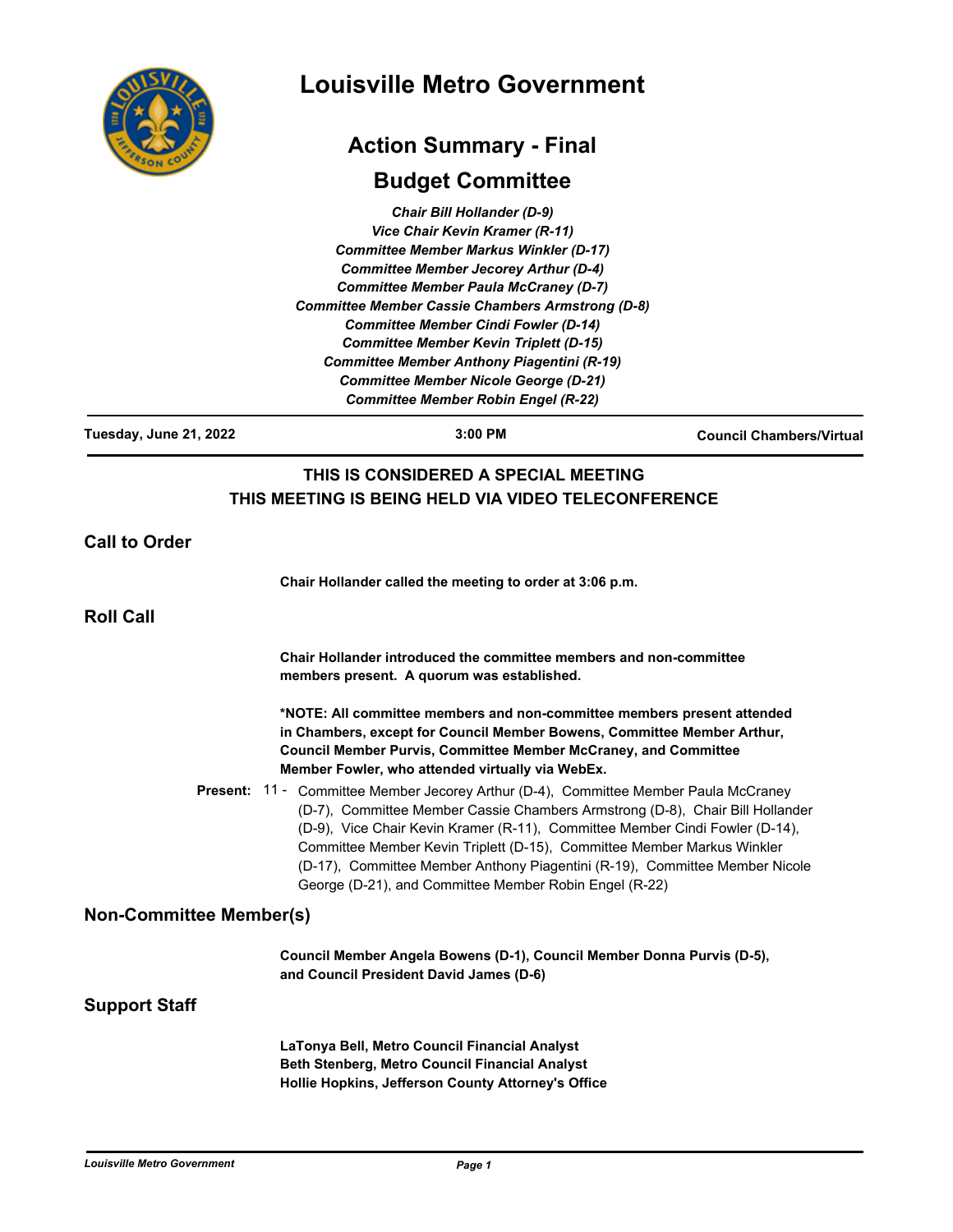# **Clerk(s)**

**Lisa Franklin Gray, Assistant Clerk Sonya Harward, Clerk Marissa Brown, Assistant Clerk**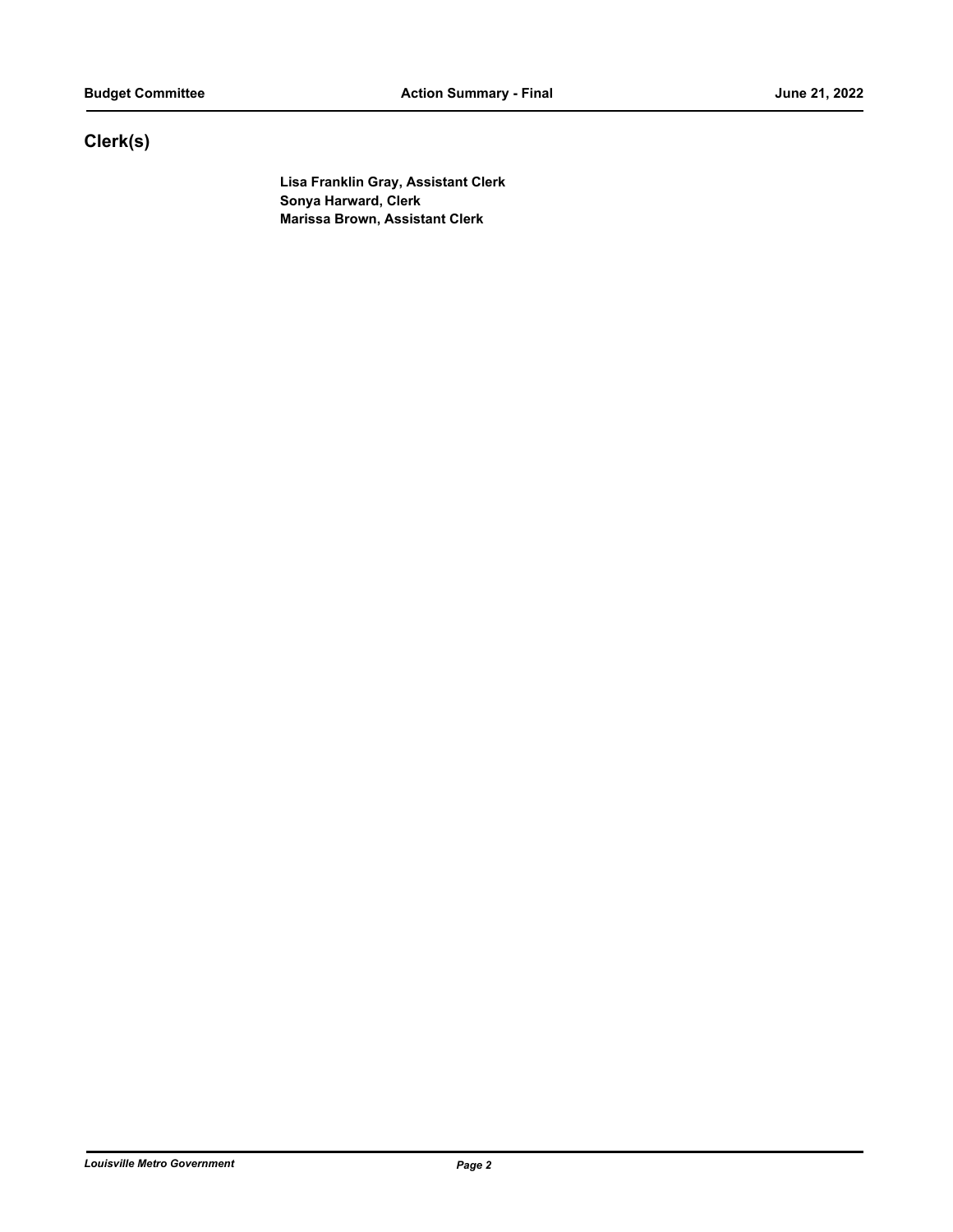## **Pending Legislation**

### **1.** [O-198-22](http://louisville.legistar.com/gateway.aspx?m=l&id=/matter.aspx?key=60685)

**AN ORDINANCE RELATING TO THE FISCAL YEAR 2022-2023 OPERATING BUDGET FOR THE LOUISVILLE/JEFFERSON COUNTY METRO GOVERNMENT INCLUDING APPROPRIATIONS AND AUTHORIZATIONS FOR OPERATION, MAINTENANCE, SUPPORT, AND FUNCTIONING OF THE GOVERNMENT AND ITS VARIOUS OFFICERS, DEPARTMENTS, COMMISSIONS, INSTITUTIONS, AGENCIES, AND OTHER METRO-SUPPORTED ACTIVITIES (AS AMENDED).**

*Sponsors:*Primary Bill Hollander (D-9) and Primary Kevin Kramer (R-11)

Attachments: [O-198-22 V.2 CAM 062122 FY22-23 Operations Budget.pdf](http://louisville.legistar.com/gateway.aspx?M=F&ID=47de01e3-87f2-4d81-87fe-f33d100c70c7.pdf)

[O-198-22 ATTACH Amended Exhibit A - Fiscal Year 2022-2023](http://louisville.legistar.com/gateway.aspx?M=F&ID=cd6e5cdd-3cec-4a85-a80c-e600d67e2a54.pdf)  Operating Budget.pdf [approved CAM 062122 - Spreadsheet p. 1.pdf](http://louisville.legistar.com/gateway.aspx?M=F&ID=917d2a18-f4df-4248-9f4a-24f194eb814f.pdf) [approved CAM 062122 - Spreadsheet p. 2.pdf](http://louisville.legistar.com/gateway.aspx?M=F&ID=e576f4f0-adc4-4c0f-bc3f-257a9bff08f9.pdf)

[approved CAM 062122 Council Member Controlled Spending FY23.pdf](http://louisville.legistar.com/gateway.aspx?M=F&ID=cda8a7e0-40ad-410d-b718-3d54498047ff.pdf)

[approved CAM 062122 - FY23 Friendly Amendments to Operating and](http://louisville.legistar.com/gateway.aspx?M=F&ID=43ec8d07-da35-4649-919d-32b040015012.pdf)  Capital Ordinances.pdf [approved CAM 062122 - FY23 Operating Budget.pdf](http://louisville.legistar.com/gateway.aspx?M=F&ID=d77c3a39-eacb-4d26-84a4-022af5084594.pdf)

[Technical Corrections Made to Amendment Documents.pdf](http://louisville.legistar.com/gateway.aspx?M=F&ID=d3f2b148-fafa-42ed-8bb2-1ce6bac98518.pdf)

[Supporting Document - Amended FY23 External Agency Fund](http://louisville.legistar.com/gateway.aspx?M=F&ID=647f327e-b3bc-4b89-9a30-92dbbd39959b.pdf)  List.pdf

[O-198-22 V.1 060922 FY22-23 Operations Budget.pdf](http://louisville.legistar.com/gateway.aspx?M=F&ID=1f3e0f16-04a0-4b3f-b066-db49063bf41a.pdf)

[O-198-22 ATTACH Exhibit A - Fiscal Year 2022-2023 Operating](http://louisville.legistar.com/gateway.aspx?M=F&ID=65975dd2-700d-4eac-8dac-ea7f1ae4ccb2.pdf)  Budget.pdf

**A motion was made by Committee Member Winkler, seconded by Committee Member Arthur, that this Ordinance be recommended for approval.**

**Beth Stenberg, Metro Council Financial Analyst; LaTonya Bell, Metro Council Financial Analyst; and Aaron Jackson, Office of Management and Budget, read the proposed amendments from the following documents attached hereto:**

**- "PROPOSED CAM 062122 - Spreadsheet.pdf"**

**- "PROPOSED CAM 062122 Council Member Controlled Spending FY23.pdf" - "PROPOSED CAM 062122 - FY23 Friendly Amendments to Operating and Capital Ordinances.pdf"**

**- "O-198-22 PROPOSED CAM 062122 - FY23 Operating Budget.pdf"**

**A motion was made by Committee Member Winkler, seconded by Committee Member Piagentini, that this Ordinance be amended as read into the record and shown in the documents named above.**

**The motion to amend carried by a voice vote.**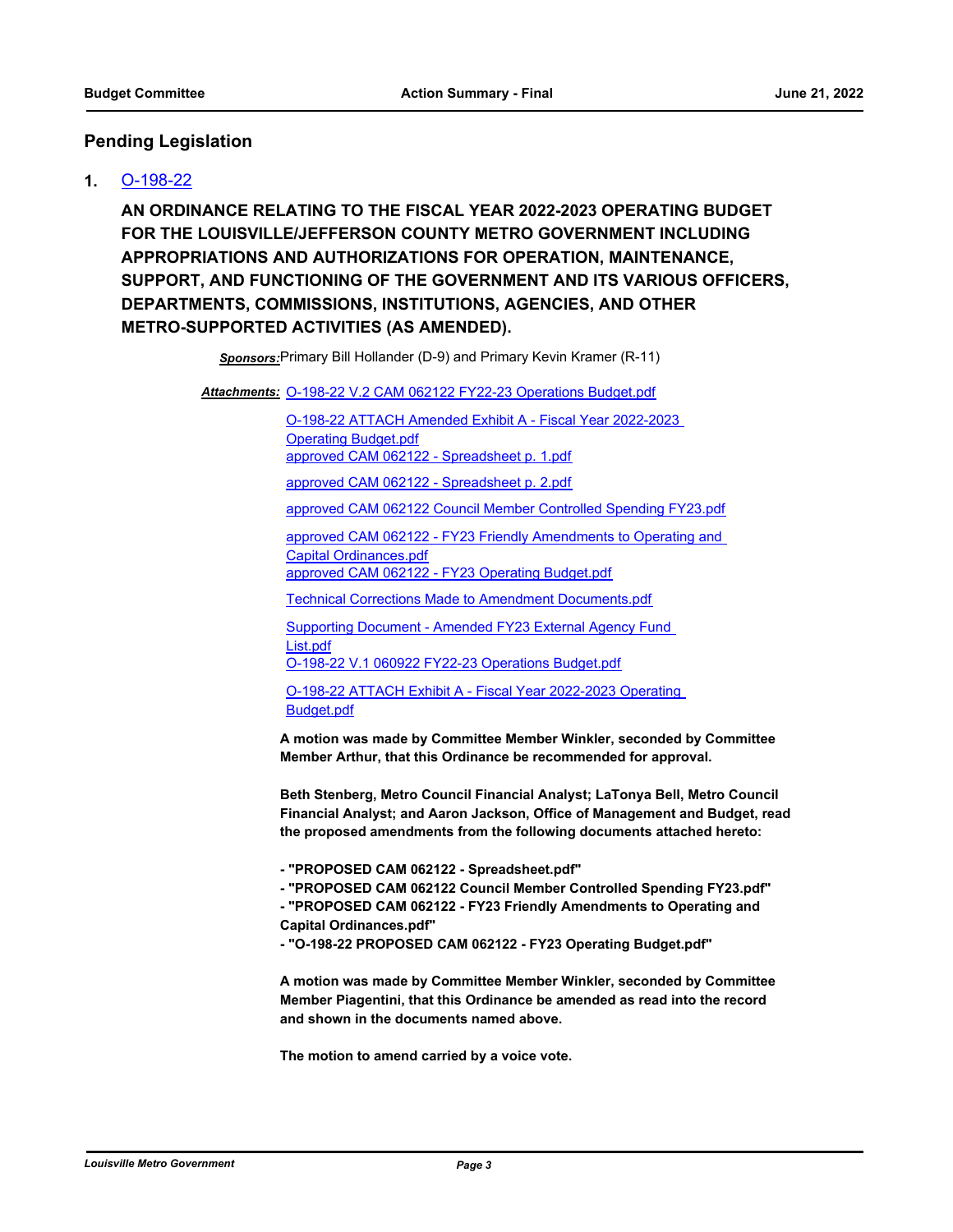**The following spoke to the amended Ordinance:**

- **Chair Hollander**
- **Committee Member Winkler**
- **Committee Member Piagentini**
- **Council President James**
- **Vice Chair Kramer**

**The following was discussed:**

**- Some spending has been deferred and some proposed positions have been eliminated**

**- The Administration has been encouraged to defer nonessential spending until December in order to confirm that the projections this budget is built on are correct** 

**- Those that assisted with working on the budget were thanked by Council Members**

- **Investments in capital projects**
- **Appreciation for public input in the budget process**

**- Trimmed some spending in the Operating Budget and shifted those funds to the Capital Budget**

**The motion to recommend for approval carried by the following vote and the amended Ordinance was sent to Old Business:**

Yes: 11 - Arthur, McCraney, Chambers Armstrong, Hollander, Kramer, Fowler, Triplett, Winkler, Piagentini, George, and Engel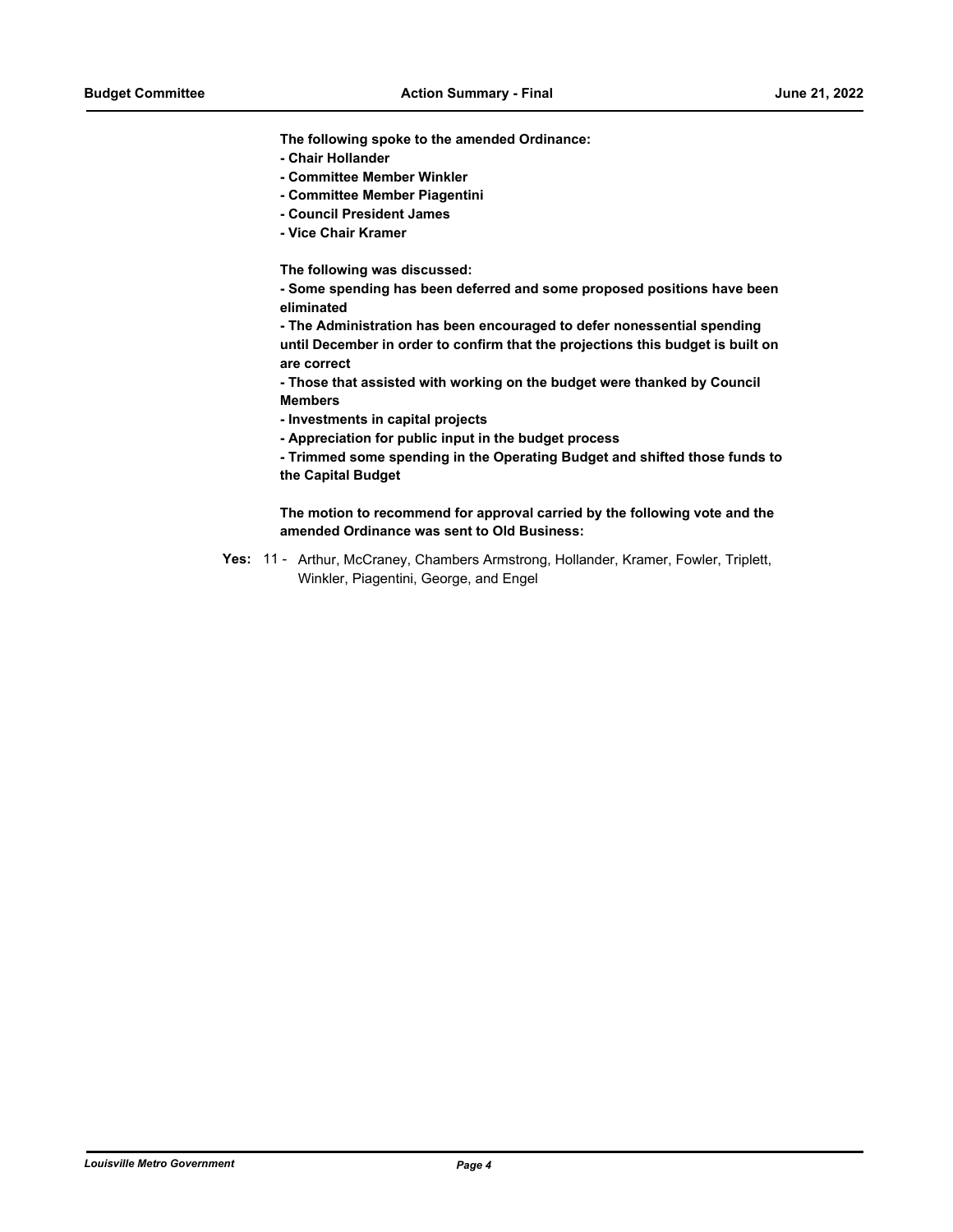## **2.** [O-199-22](http://louisville.legistar.com/gateway.aspx?m=l&id=/matter.aspx?key=60689)

**AN ORDINANCE RELATING TO THE FISCAL YEAR 2022-2023 CAPITAL BUDGET FOR THE LOUISVILLE/JEFFERSON COUNTY METRO GOVERNMENT INCLUDING APPROPRIATIONS AND AUTHORIZATIONS OF FUNDS FOR GENERAL CONSTRUCTION, MAINTENANCE, REPAIR AND IMPROVEMENT OF THE FACILITIES AND ASSETS OF THE GOVERNMENT OF LOUISVILLE/JEFFERSON COUNTY AND OTHER LOUISVILLE METRO-SUPPORTED ACTIVITIES (AS AMENDED).**

*Sponsors:*Primary Bill Hollander (D-9) and Primary Kevin Kramer (R-11)

Attachments: 0-199-22 V.2 CAM 062122 FY22-23 Capital Budget.pdf

[O-199-22 ATTACH Amended Exhibit A - Fiscal Year 2022-2023](http://louisville.legistar.com/gateway.aspx?M=F&ID=5fa578ad-bfc2-4c03-b5a9-94ca9af2eb5f.pdf)  Capital Budget.pdf [approved CAM 062122 - FY23 Friendly Amendments to Operating and](http://louisville.legistar.com/gateway.aspx?M=F&ID=8d1a149c-9570-49dc-a8c0-067880c574da.pdf)  Capital Ordinances.pdf [approved CAM 062122 - FY23 Capital Budget.pdf](http://louisville.legistar.com/gateway.aspx?M=F&ID=6fc29c93-8757-4acb-a58f-2826a9d50a85.pdf) [approved CAM 062122 - Spreadsheet p. 1.pdf](http://louisville.legistar.com/gateway.aspx?M=F&ID=42561a2e-171c-4856-97a8-bc20f33eda7d.pdf) [approved CAM 062122 - Spreadsheet p. 2.pdf](http://louisville.legistar.com/gateway.aspx?M=F&ID=03ac7bca-4066-4797-8e5d-f137b28572b9.pdf) [approved CAM 062122 Council Member Controlled Spending FY23.pdf](http://louisville.legistar.com/gateway.aspx?M=F&ID=6cb8b6f7-b66d-4bfb-9ce9-821c8361abca.pdf) [Technical Corrections Made to Amendment Documents.pdf](http://louisville.legistar.com/gateway.aspx?M=F&ID=e6373915-dce3-4a83-b37d-c93658912161.pdf) [O-199-22 V.1 060922 FY22-23 Capital Budget.pdf](http://louisville.legistar.com/gateway.aspx?M=F&ID=ae8f67e1-1eb4-4ece-af7d-45de787f8ede.pdf) [O-199-22 ATTACH Exhibit A - Fiscal Year 2022-2023 Capital](http://louisville.legistar.com/gateway.aspx?M=F&ID=f75b6e71-e82f-419a-aa56-5ed22f640877.pdf)  Budget.pdf

**A motion was made by Committee Member Winkler, seconded by Committee Member Piagentini, that this Ordinance be recommended for approval.**

**Chair Hollander stated that some of the amendments for this Ordinance were already read into the record as the Operating Budget Ordinance was considered from the documents titled "PROPOSED CAM 062122 - Spreadsheet.pdf" and "PROPOSED CAM 062122 Council Member Controlled Spending FY23.pdf."**

**Aaron Jackson, Office of Management and Budget, and LaTonya Bell, Metro Council Financial Analyst, read the proposed amendments from the following documents attached hereto:**

**- "PROPOSED CAM 062122 - FY23 Friendly Amendments to Operating and Capital Ordinances.pdf"**

**- "PROPOSED CAM 062122 - FY23 Capital Budget.pdf"**

**Chair Hollander read the following additional amendment to "PROPOSED CAM 062122 Council Member Controlled Spending FY23.pdf": - change "District 16 Sidewalk Repair \$50,000" to "District 16 Sidewalk and Paving Projects \$50,000"** 

**A motion was made by Committee Member Winkler, seconded by Committee Member Triplett, that this Ordinance be amended as read into the record and shown in the documents named above.**